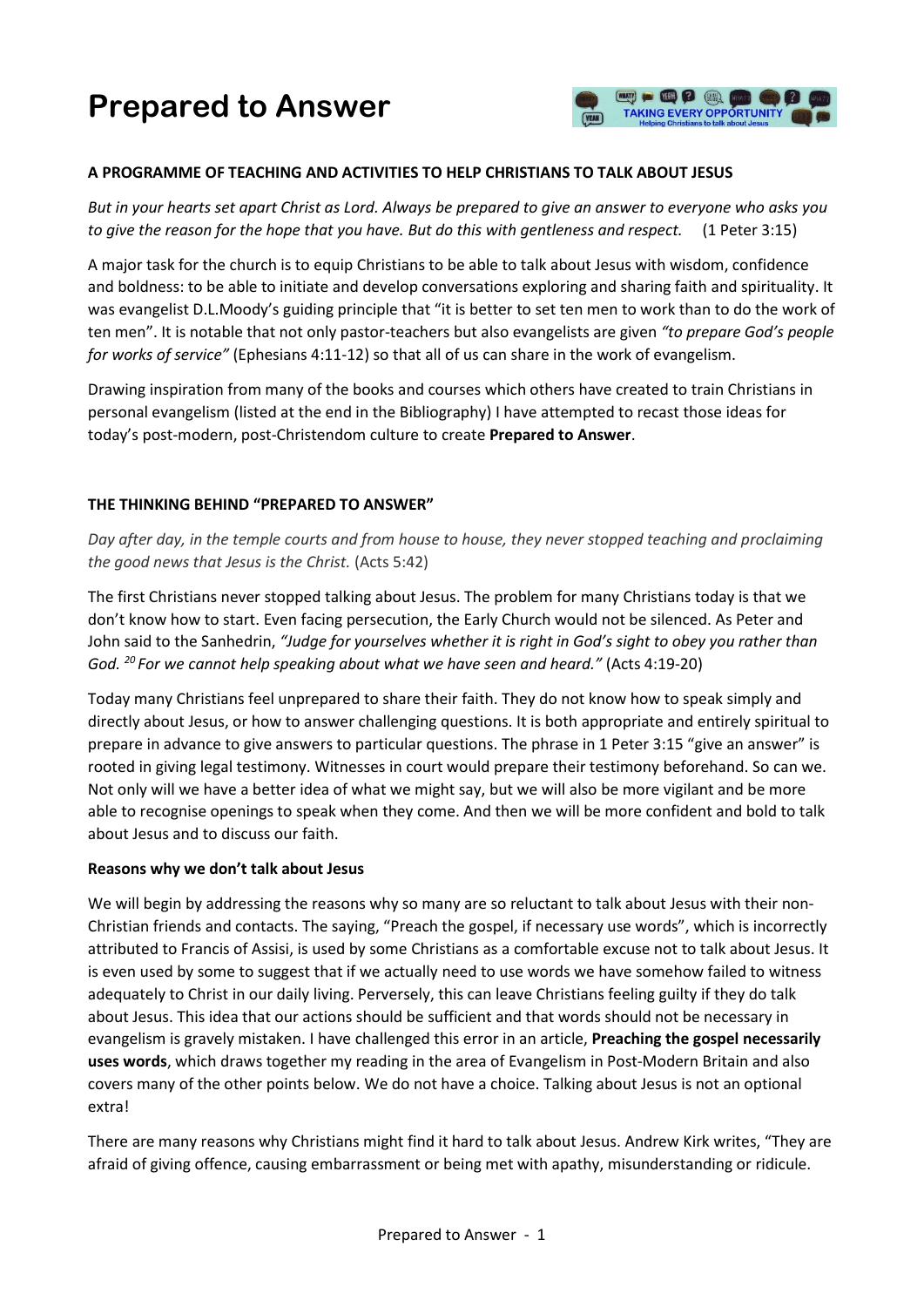They may not wish to risk valued friendships. Perhaps the biggest cause of misgivings is the fear of being made to appear foolish, and thus of betraying their faith." (in *Mission Under Scrutiny*, DLT 2006 p 91)

Michael Green notes the pressure of the privatisation of religion (in *Evangelism through the local church* Hodder 1990 p 11ff) with pressures from society making it less acceptable to talk about faith in the public arena. He also notes that many Christians are culturally isolated in ghetto churches, so they don't have any friends to talk to about Jesus. Disgraced televangelists have given "evangelism" a bad reputation.

Evangelist Pete Gilbert (in *Kiss and Tell Evangelism as a Lifestyle* CWR 2003) recognises a number of hurdles to evangelism. Many Christians have been content to leave the task to "evangelists" the experts and the professionals, but as Michael Green notes, the good news "is too good to leave to the professionals"! (in *Evangelism now and then* IVP 1979 p 15) Some lack faith or are discouraged by a consciousness of sin in their own lives or are simply not walking close to God, and some churchgoers are not necessarily themselves saved. Some are disillusioned from having tried previously and failed. Some are afraid of failing or of taking risks. "Fear of man", how others will view us and potentially losing friends can be a factor. Some are discouraged by the cost in time and money and prayer. For many, evangelism is just too low a priority, or they just can't be bothered: they just don't care enough.

For many the rejection of literal understandings of hell and growing acceptance of a "love wins" universalism have diminished the urgency of evangelism and for some removed it altogether. Many are mistakenly led to feel that, if nobody is ultimately "lost", why do we need to talk about Jesus at all?

Some are also understandably fearful of the potential consequences of witnessing for Christ in the workplace or in public places. Recent highly publicised judgments of industrial tribunals and of courts have been disappointing in penalising Christians for sharing their faith. In some cases there are lessons to be learned about how, when and where it is appropriate to speak. Elmer Thiessen's recent book *The Ethics of Evangelism* (Paternoster 2011) also contains principles we should all be aware of. We recognise that declaring that "Jesus is Lord" and that we are His disciples will sometimes carry all kinds of risks. But the courageous witness of countless believers through history and around the world today puts many of us to shame. And the words of Jesus challenge us.

*For whoever wants to save his life will lose it, but whoever loses his life for me will save it. What good is it for a man to gain the whole world, and yet lose or forfeit his very self? If anyone is ashamed of me and my words, the Son of Man will be ashamed of him when he comes in his glory and in the glory of the Father and of the holy angels.* (Luke 9:24-26)

All these fears and concerns will be addressed at different points in sermons as part of **Prepared to Answer**. When Christians feel they lack Bible knowledge, or are uncertain about what they believe, or fear they might do more harm than good, this programme will help them to think through their answers and encourage and inspire them be confident and bold to speak about Jesus.

## **Reasons why we should talk about Jesus**

At the same time as addressing the barriers which discourage Christians from evangelism we will also remind them of the many strong motives we have for talking about Jesus. The greatest is our gratitude and our indebtedness to God for the grace He has poured into lives and for the love, joy and peace we experience in our relationship with Jesus. Then we are confronted by the commands of Jesus,

*Therefore go and make disciples of all nations, baptizing them in the name of the Father and of the Son and of the Holy Spirit.* (Matthew 28:19)

## *"Go into all the world and preach the good news to all creation.* (Mark 16:15)

The Holy Spirit initiates, leads, guides and empowers Christians in evangelism.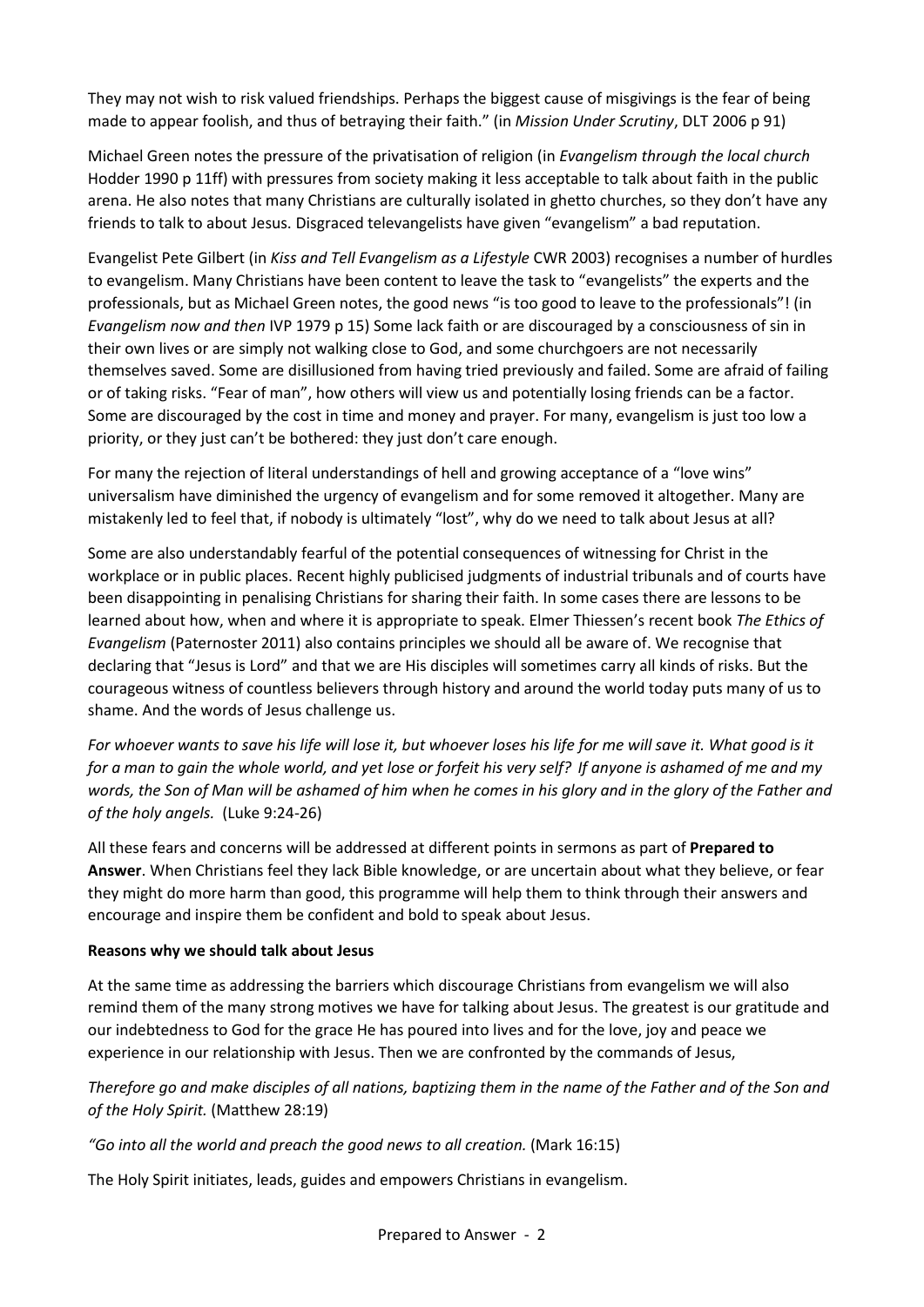*But you will receive power when the Holy Spirit comes on you; and you will be my witnesses in Jerusalem, and in all Judea and Samaria, and to the ends of the earth."* (Acts 1:8)

So the Early Church give us continual examples of their witness through the book of Acts and through the Letters. God gives all Christians the responsibility of being His Ambassadors.

*All this is from God, who reconciled us to himself through Christ and gave us the ministry of reconciliation: that God was reconciling the world to himself in Christ, not counting men's sins against them. And he has committed to us the message of reconciliation. We are therefore Christ's ambassadors, as though God were making his appeal through us. We implore you on Christ's behalf: Be reconciled to God.*  (2 Corinthians 5:18-20)

Christians are also motivated to talk about Jesus as we love with God's love both friends and strangers who the Bible tells us are lost and even dead without Christ. Throughout **Prepared to Answer** we will encourage Christians by reminding them of the many good reasons we have for talking about Jesus.

Andrew Kirk defines evangelism as "the process of communicating the most crucial piece of knowledge possible about real life in such a way that the recipient has the maximum opportunity to understand and act upon it." (*Mission Under Scrutiny* DLT 2006 p 103) Most fundamentally, the mandate for preaching the gospel is found within the gospel itself. It is a message so important that it deserves and demands to be passed on. Walter Brueggemann wrote, "The ground of evangelism is found in the gospel itself, and not in any church condition or societal need." (*Biblical Perspectives on Evangelism* Abingdon Press 1993) The gospel in itself is our motivation for proclaiming the gospel. **Prepared to Answer** will repeatedly remind Christians of the important reasons why we should be talking about Jesus.

## **Prayer**

A vital part of **Prepared to Answer** will be encouraging prayer for evangelism. We need prayer which includes both listening for God to guide our witness and also interceding for others. In *Kiss and Tell* (CWR 2003 p209ff) evangelist Pete Gilbert reminds us that prayer should be both event and lifestyle. We will pray about our evangelism strategy and evangelistic events and special services. We should pray for ourselves for boldness (Acts 4:29-31, 2 Timothy 1:7) and for wisdom (James 1:5). We can pray for others, for their physical needs, for their understanding, for binding and loosing remembering that evangelism is spiritual warfare (Matthew 12:29; 16:19, 22 Corinthians 4:4). If appropriate we can tell others we are praying for them and ask them what they would like us to pray for them. We pray and persevere in praying for specific individuals that they will be saved. We should pray in our personal devotions, in Home Groups and Cell Groups and special prayer meetings and days of prayer, in prayer walking and sometimes praying with fasting. If we are serious about evangelism we will take every opportunity to pray!

## **Basic Principles**

We live in a Post-Modern and Post-Christendom society. Many people have rejected Christian values and a concept of absolute truth. Truth is not objective, rooted in fact, but subjective, rooted in experience and consequently understood to be different for each person. Nowadays the only thing we can be certain of is that we aren't allowed to be certain about anything. To the post-modern mind, "the preacher can become another dodgy salesperson almost certainly out to con you." (Steve Hollinghurst in *Mission Shaped Evangelism* Canterbury Press 2010 p 161) We live in a consumer society, "Tesco ergo Sum, I shop therefore I am" (Graham Cray) which demands freedom of choice and satisfaction guaranteed. Most folk have very little knowledge of the Bible or of the life and teaching of Jesus, which were presupposed in the preaching of Billy Graham and to some extent in courses like Alpha. Far from being a disadvantage, this gives us wonderful opportunities to present the gospel afresh! At the same time preaching "at" people simply doesn't work, if it ever did. We need to learn how replace monologue with dialogue, to engage in conversations which explore spirituality and share faith. To begin with we need to learn to proper listening,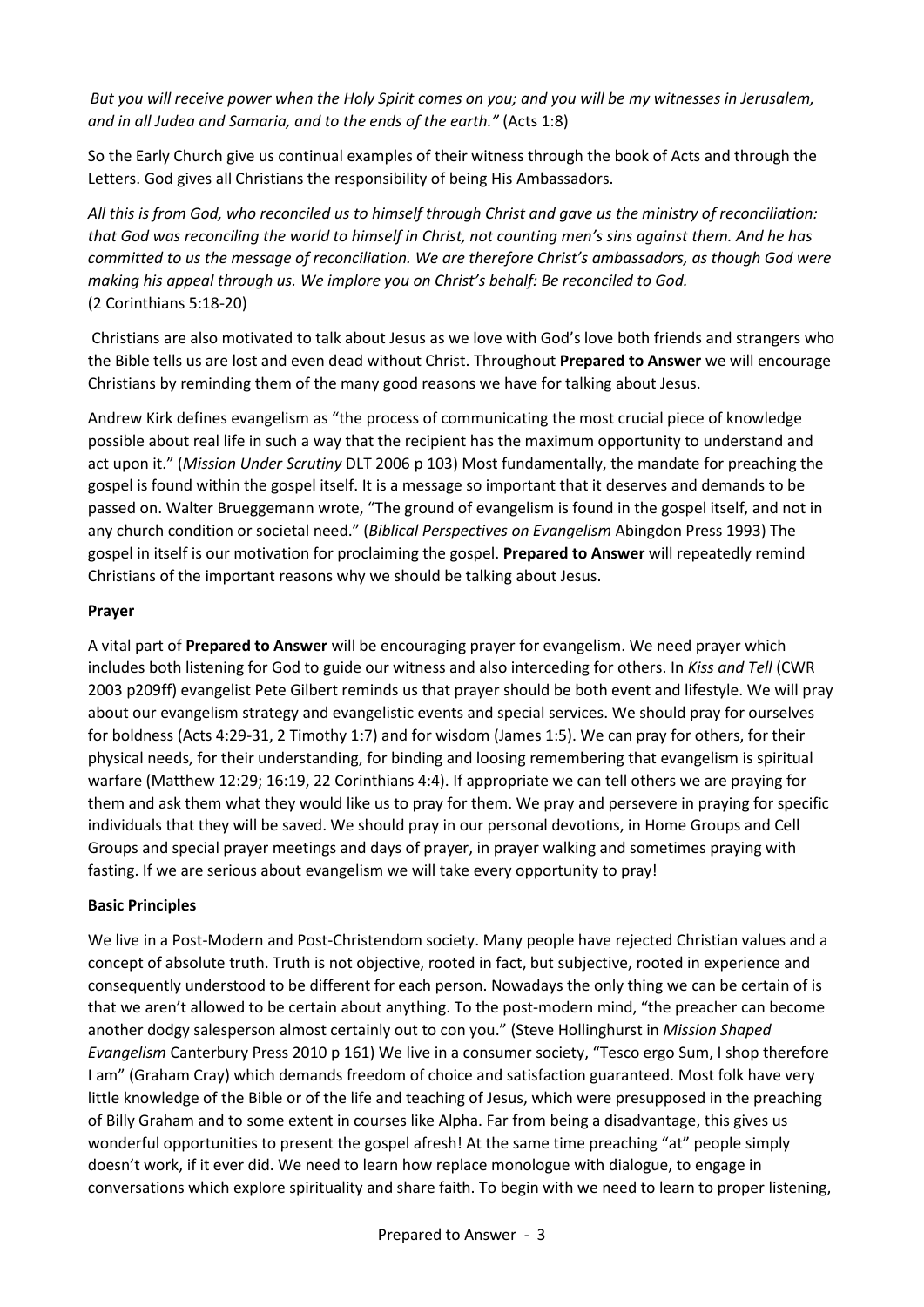paying close attention to what is being said and to the person saying it. It is true that "people won't care what we think until they think that we care." Our actions and our lifestyle are vitally important. But it is also essential that we verbalise our faith in conversations about Jesus. For this we need to help Christians to thoroughly understand what the good news of Jesus Christ actually is and express the gospel in words which will make sense to not yet Christians. I have discussed the basic principles above in the companion article **Preaching the Gospel Necessarily Includes Words**. They underpin **Prepared to Answer** and will be spelled out in sermons at different points.

## **Talking about Big Questions**

Research summarised in *Evangelism in a Spiritual Age* (editor Stephen Croft Church House Publishing 2005) identified six Big Questions ordinary people want answers to.

- 1. Destiny? what happens after we die?
- 2. Purpose? what is the point of life? What values should I live by? Who inspires us?
- 3. The universe? How did it start? Is it designed or planned or controlled?
- 4. Does God exist? What is he/it like? Can we know or have a relationship with God?
- 5. Spiritual realms? What form do they take? Angels, ghosts. Supernatural?
- 6. Suffering? Why is there so much? What can be done? Concerns about domestic abuse, crime, intolerance and lack of respect.

Additionally in his book *You Must Be Joking* (Hodder 1976) Michael Green offered Christian responses to some of the most common objections people raise to the Christian faith. I talk more about these Big Questions and objections in Idea 19 of the companion resource online **42 Great Outreach Ideas.** (see www.pbthomas.com/takingeveryopportunity/e19 ) The sermons in **Prepared to Answer** will help Christians to think through their own understandings of these issues and offer constructive ways to talk about them with confidence and wisdom.

## **Unchaining the Lion – the Bible in Evangelism**

*Jesus did many other miraculous signs in the presence of his disciples, which are not recorded in this book. But these are written that you may believe that Jesus is the Christ, the Son of God, and that by believing you may have life in his name.* (John 20:30-31)

*For the word of God is living and active. Sharper than any double-edged sword, it penetrates even to dividing soul and spirit, joints and marrow; it judges the thoughts and attitudes of the heart.* (Hebrews 4:12)

We believe that God can speak powerfully through His Word the Bible not only to believers but also to not yet Christians. So a major part of **Prepared to Answer** will be encouraging Christians to memorise key Bible verses and learn to retell Gospel stories about Jesus, and also be able to find these in their Bibles, so they can have them available to share when appropriate in conversations about Jesus. It was C.H. Spurgeon who said, "Defend the Bible? I would as soon defend a lion! Unchain it and it will defend itself."

## **Personal Testimony – This is My Story**

I wrote in **Taking Every Opportunity – Conversations about Jesus** about the enormous value of Christians sharing their testimonies of their own experiences of God and of the difference Jesus makes in their daily lives. **Prepared to Answer** will encourage this by giving opportunities for Christians to think through what they might say. Since "practice makes perfect" we will offer opportunities to talk about Jesus and share our testimonies with one or two other Christians and in a safe environment. In particular we will include a Workshop over a shared lunch after a morning service working on ideas based on the approach suggested by Janice Price in *Telling our faith story* (Grove Evangelism 85, 1999 revised 2009).

## **The Language We Use: "In Other Words"**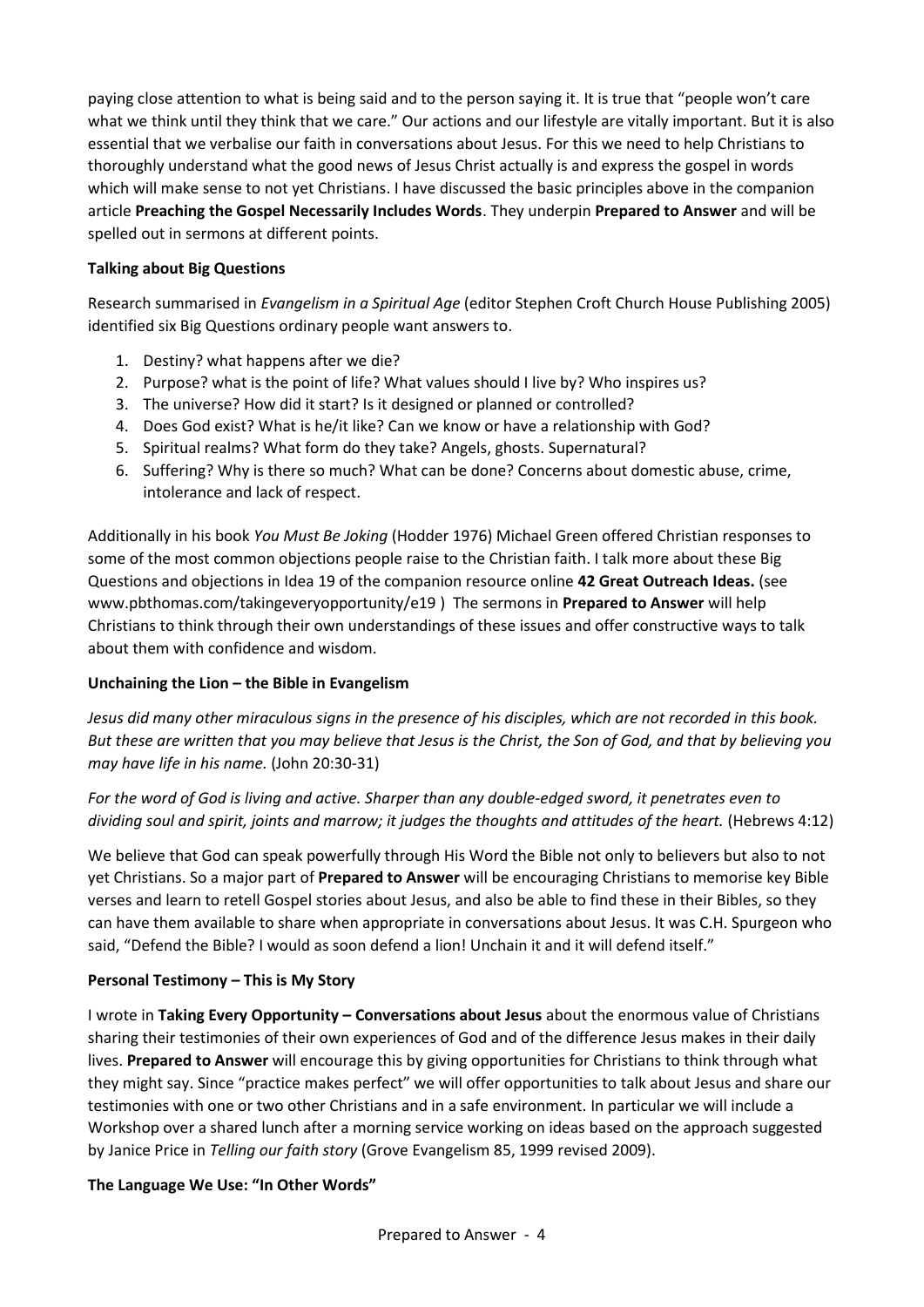In *The Gospel Message Today* (Grove Evangelism 100) Lawrence Singlehurst helpfully encourages us to give thought to how we might express gospel words and ideas in language and concepts which are more accessible to our not yet Christian friends. Prepared to Answer will tackle that important issue in a number of Workshops entitled "In Other Words".

## **Theory into Practice**

It has been said that many Christians are "educated beyond their obedience." Often our problem is not that we lack knowledge but that we fail to put what we do know into practice. Nevertheless, I am convinced of the value of training materials and activities such as **Prepared to Answer**. We will build up to specific outreach opportunities in the lead up to Christmas. Bill Hybels of Willow Creek holds out an exciting vision of what could happen as more Christians are empowered to talk about Jesus. "When ordinary Christians throughout the fabric of the church get trained and active in spreading their faith – you'd better watch out! A whole new era of lifechange is going to explode!" (*Becoming a Contagious Christian* Zondervan 1994 p 266-267) That is the goal and the prayer behind Taking **Every Opportunity – Conversations about Jesus** and particularly the rationale of **Prepared to Answer**.

## **PREPARED TO ANSWER – THE PROGRAMME**

Below is the outline of some material I will present to North Springfield Baptist Church in the autumn of 2015 leading up to the evangelistic opportunities which Christmas will offer.

Each of the ten (not necessarily consecutive) weeks will include material for morning and evening services. **Sermons** will be posted online immediately afterwards at [www.pbthomas.com/blog.](http://www.pbthomas.com/blog) Some of the evenings will take different forms and will only have introductory notes. In particular there will be four **workshops** entitled **"In other words"** when we will wrestle with translating words and concepts which are central to our Christian faith into language and terms which will be accessible to our not-yet-Christian friends. Two further **lunchtime workshops** will take place over shared lunches following morning services. Each week will also suggest **a Bible verse to memorise** and **"Something to talk about"**, an invitation of a topic for a conversation which the hearers may care to have over tea, coffee and cake as the morning continues.

Each week a simple **leaflet** will include the Bible Verse and the "Something to talk about" conversation starter alongside a summary of the morning sermon and suggestions for further reading which will include books and also other sermons previously posted on my blog. The leaflets will also include some of the conclusions of the Workshops on "In Other Words" which folk from the evening service will be invited to share with the morning congregation. Services will also include opportunities for sharing short testimonies which individuals will be invited to prepare in advance.

Everybody will be given a copy of the booklet **Journey Into Life** and there will also be **other training materials** at different points. Books on personal evangelism and on issues Christians find themselves in conversations about will be available to borrow and some of these titles are listed as Idea 15 of **42 Great Outreach Ideas** online at [www.pbthomas.com/takingeveryopportunity/e15.](http://www.pbthomas.com/takingeveryopportunity/e15)

The morning service in Week 8 will be an evangelistic message at a **Guest Service** linked to Operation Christmas Child. The morning of Week 10 will also have Guests in mind and the series will then lead into our **planned evangelistic Christmas services and activities**. Members of the church and congregation will be encouraged to use **publicity materials** to take the opportunities to invite their friends and contacts to these occasions. We will also be producing some form of **"outward-facing" magazine or Christmas Card**  and encouraging our folk to pass copies on as widely as possible as well as delivering to the neighbourhood.

Below is only a draft outline and changes may be made over the weeks in particular to the order. Early in 2016 this paper will be extended to include a report what we actually did and our reflections on the effectiveness of the different elements of the programme.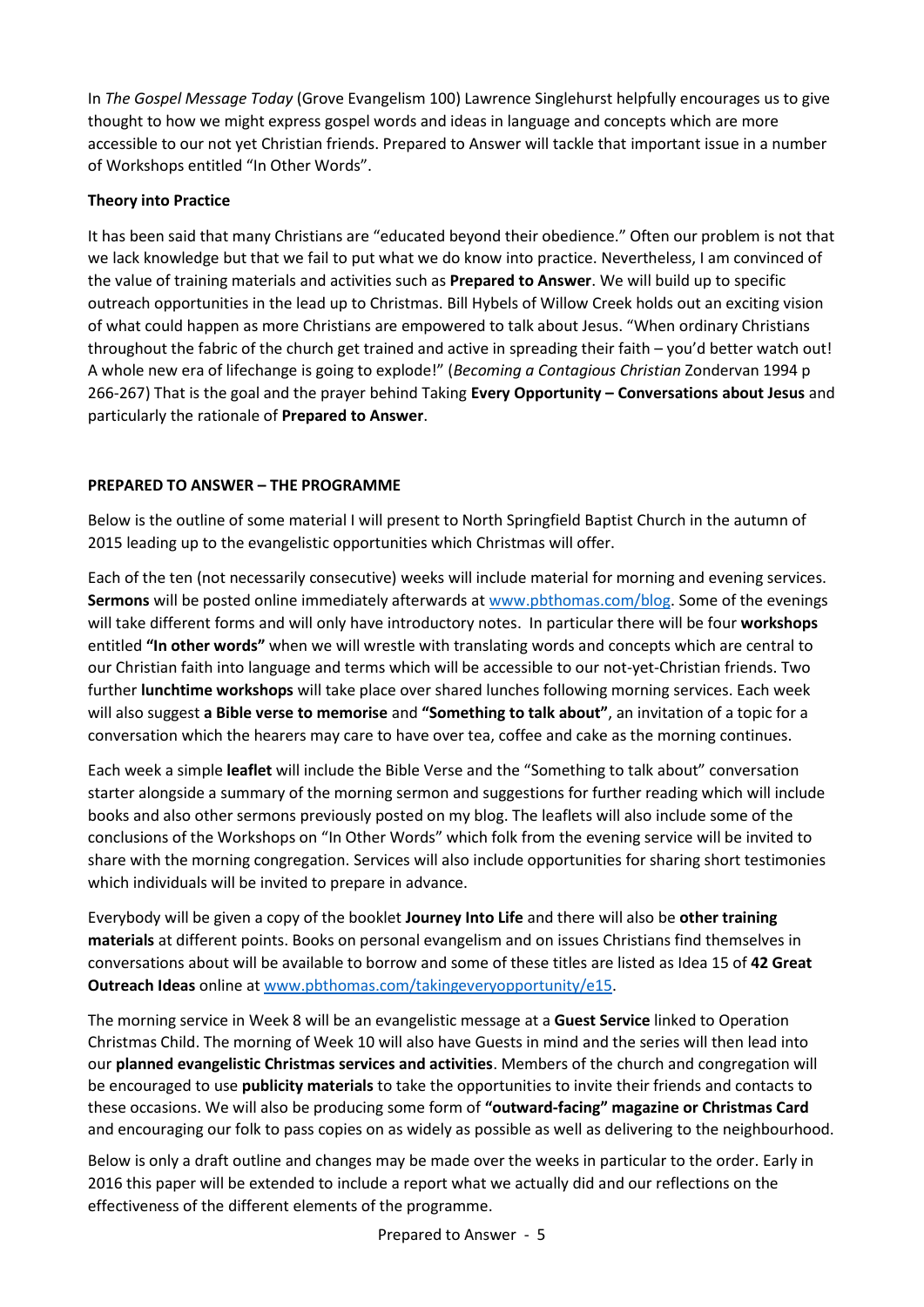# **Week 1**

| Morning theme        | Introductory sermon: "Prepared to Give an Answer" 1 Peter 3:15    |
|----------------------|-------------------------------------------------------------------|
| Conversation starter | Share with a friend your favourite Bible verse.                   |
| Verse to learn       | John 3:16                                                         |
| Evening theme        | Sermon: "Chattering the gospel" an overview of evangelism in Acts |

#### **Week 2**

| Morning theme        | "Sermon: Just what is the Good News?"                                |
|----------------------|----------------------------------------------------------------------|
| Conversation starter | Share with a friend your favourite Bible Story                       |
| Verse to learn       | Mark 10:45                                                           |
| Evening theme        | Workshop "In other words" looking at "salvation" and "eternal life". |

#### **Week 3**

| Morning theme        | Sermon: "Why we don't and why we should talk about Jesus"                                                |
|----------------------|----------------------------------------------------------------------------------------------------------|
| Conversation starter | Share with a friend the name of somebody you are praying for an<br>opportunity to talk about Jesus with. |
| Verse to learn       | Philippians 4:6-7                                                                                        |
| Evening theme        | A prayer occasion focusing particularly on evangelism and our own witness.                               |

#### **Week 4**

| Morning theme        | Sermon: "Sharing our story" starting from Paul's use of his own testimony |
|----------------------|---------------------------------------------------------------------------|
| Conversation starter | Share with a friend an experience of God answering prayer.                |
| Verse to learn       | John 10:27-30                                                             |
| Evening theme        | Workshop "In other words" looking at "conversion" and being "born again". |
|                      |                                                                           |

**Lunchtime Workshop** "Sharing our story" Workshop There will be opportunities to share testimonies in evening services.

## **Week 5**

| Morning theme        | Sermon: "Can we trust the Bible?"                                          |
|----------------------|----------------------------------------------------------------------------|
| Conversation starter | Tell a friend about an occasion in life where you can say, "God did that!" |
| Verse to learn       | John 20:30-31                                                              |
| Evening theme        | Jesus' way of evangelism with the woman at the well John 4                 |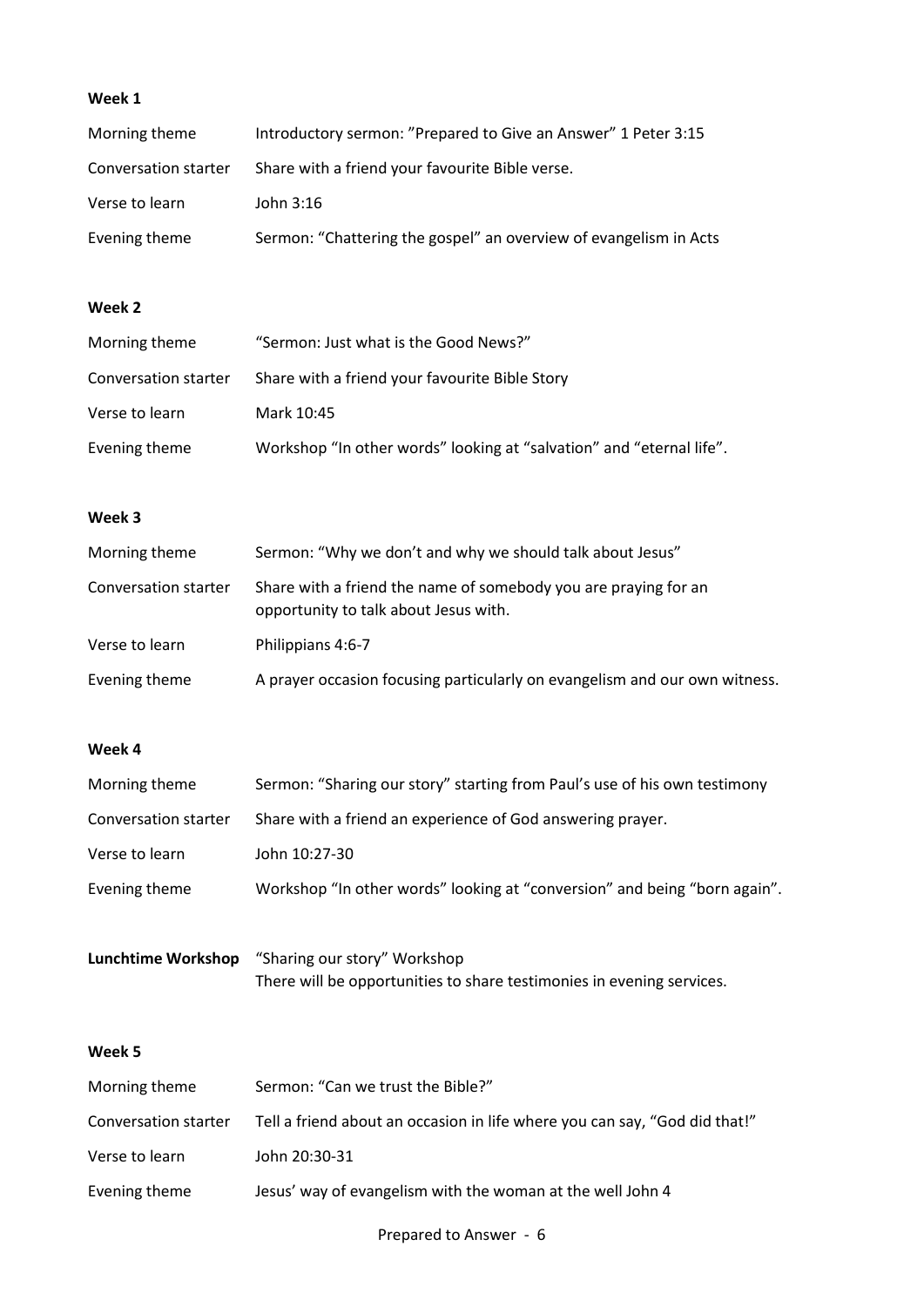# **Week 6**

| Morning theme               | Sermon: What happens when we die?                                                                                                                                                                                                                            |
|-----------------------------|--------------------------------------------------------------------------------------------------------------------------------------------------------------------------------------------------------------------------------------------------------------|
| <b>Conversation starter</b> | Share with a friend the name of somebody you are praying for an<br>opportunity to talk about Jesus with.                                                                                                                                                     |
| Verse to learn              | John 11:25                                                                                                                                                                                                                                                   |
| Evening theme               | Workshop "In other words" looking at "sin" and "repentance"                                                                                                                                                                                                  |
| Week 7                      |                                                                                                                                                                                                                                                              |
| Morning theme               | Sermon: Is Jesus the only way to God?                                                                                                                                                                                                                        |
| Conversation starter        | Tell a friend your favourite story about Jesus (e.g. an event or saying)                                                                                                                                                                                     |
| Verse to learn              | John 14:6                                                                                                                                                                                                                                                    |
| Evening theme               | Sermon: How can we believe in God in a world so full of suffering?                                                                                                                                                                                           |
| <b>Lunchtime Workshop</b>   | "What would you say?" Conversations in twos and threes practising giving<br>a brief answer to various questions of faith and spirituality. A list of questions will<br>be provided in advance and each person can choose which question they will<br>answer. |
| Week 8                      |                                                                                                                                                                                                                                                              |
| Morning theme               | Sermon: What is the point of life? (Guest Service)                                                                                                                                                                                                           |
| Conversation starter        | Ask a friend "What do you think the point of life is?"                                                                                                                                                                                                       |
| Verse to learn              | John 17:3                                                                                                                                                                                                                                                    |
| Evening theme               | Training: How can I help somebody who wants to commit their life to Christ?                                                                                                                                                                                  |
| Week 9                      |                                                                                                                                                                                                                                                              |
| Morning theme               | "Ambassadors for Christ" (2 Corinthians 5:17-21                                                                                                                                                                                                              |
| <b>Conversation starter</b> | Share with a friend the name of somebody you are praying for an<br>opportunity to talk about Jesus with, especially over Christmas.                                                                                                                          |
| Verse to learn              | 2 Corinthians 5:21                                                                                                                                                                                                                                           |
| Evening theme               | Workshop "In Other Words" on "discipleship", "giving your life to Christ"<br>and "the Lordship of Christ"                                                                                                                                                    |
| Week 10                     |                                                                                                                                                                                                                                                              |
| Morning theme               | "How do we know God exists?" (Guest Service)                                                                                                                                                                                                                 |
| Conversation starter        | Share with a friend what it is which convinces you most that God exists.                                                                                                                                                                                     |
| Verse to learn              | Ephesians 2:8-9                                                                                                                                                                                                                                              |
| Evening theme               | Sermon: "What should we do with our questions and doubts?"                                                                                                                                                                                                   |